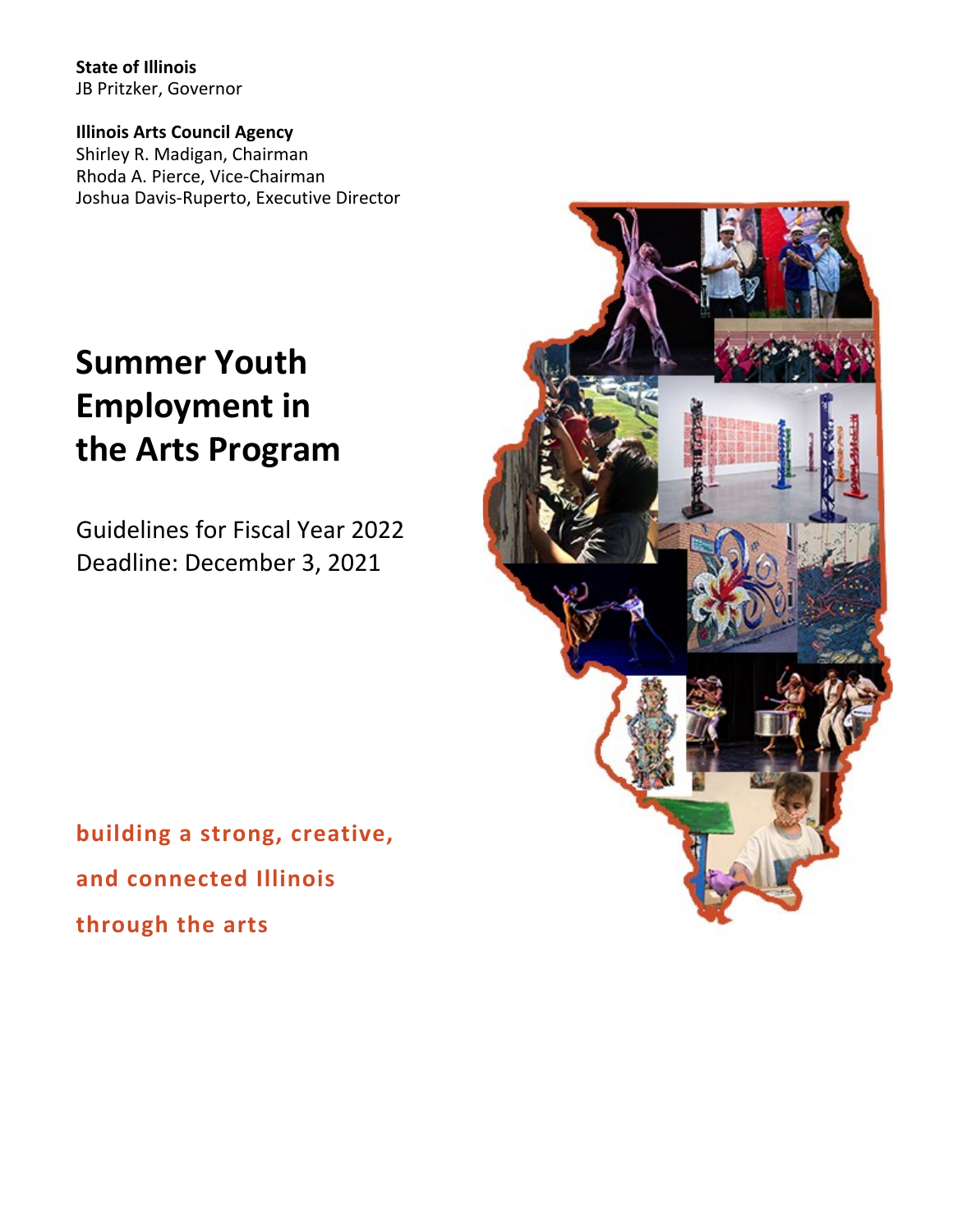# **Table of Contents**

- Link [About the Illinois Arts Council Agency](http://www.arts.illinois.gov/about-iaca)
- Link [Policies and Priorities](http://www.arts.illinois.gov/grants-programs/funding-programs/policies-priorities)
- Link [IACA Online Grant System](https://arts-illinois.force.com/)
- 3 What's New and Different This Year
- 4 Summer Youth Employment in the Arts
- 6 Process, Notification, and Compliance
- 7 Application Overview
- 9 Application Attachments

## **Illinois Arts Council Agency Contacts**

For specific information on this grant, contact the appropriate program staff:

#### **Jerome Grand**

Program Director Phone: +1 (312) 814-6766 Email: [Jerome.Grand@illinois.gov](mailto:Jerome.Grand@illinois.gov)

*Grantees included in cover photo collage: DanceWorks Chicago, Segundo Ruiz Belvis Cultural Center, Chicago Children's Choir, National Museum for Mexican Art, William O'Brien, Deeply Rooted Dance Theater, Oak Park Area Arts Council, Melissa Leandro, Janis Mars Wunderlich, 2019 3Arts Awards Celebration featuring a performance by Ayodele Drum & Dance Ensemble, and Freeport Art Museum.*

Accessible Guidelines To obtain assistance regarding applications and written materials, contact the agency's ADA/504 Access Coordinator: Teresa Davis Phone: +1 (312) 814-6753 TTY: +1 (888) 261-7957

Email: [Teresa.N.Davis@illinois.gov](mailto:teresa.n.davis@illinois.gov)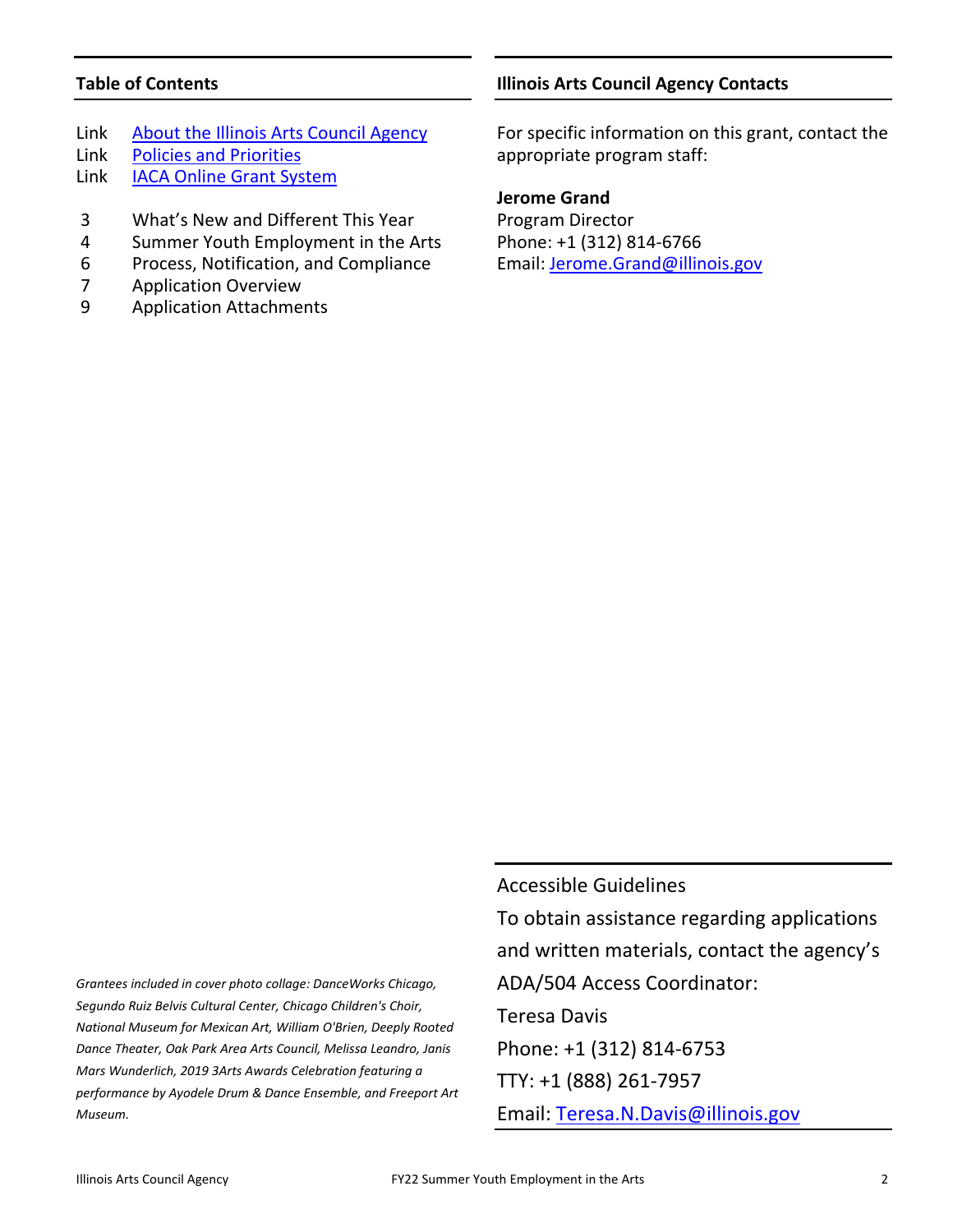# What's New and Different This Year NEW

The Illinois Arts Council Agency's (IACA) has made several changes to this grant program for Fiscal Year 2022 (FY22). Please read the guidelines carefully to learn the full details, but here is a summary of what to watch for.

#### **New Online Platform**

In FY22 we are transferring to [a new online system](https://arts-illinois.force.com/) that is different than the eGrant system used in previous years. To help you navigate the new system there is a recorded webinar on the [IACA Workshops and Webinars page.](https://arts.illinois.gov/Workshops%20%26%20Webinars)

#### **Drop-in Session**

There will be an online drop-in meeting to answer questions about the grant program or new platform. This is not a presentation so please bring any questions you may have.

Pre-registration is not available. To join click on the link at the meeting time:

o [Friday, October 29, 2021 at 11:00am](https://illinois.webex.com/illinois/j.php?MTID=m8e4912a508c65fb8731af1f0c7419475)

#### **Award Amount**

Please note the award amount has changed from a maximum \$6,000 grant to a maximum \$4,500 grant.

#### **Updated Guidelines**

Please note that nearly all sections of the guidelines have been updated. We ask you to please read through carefully for all details.

#### **COVID-19**

While no one could have foreseen the effect the COVID-19 pandemic would have on the creative sector in fiscal year 2020 and 2021, we do know that the effects will be felt for many years to come.

COVID-19 related restrictions around communal gatherings has forced the arts education community to adapt to varied challenges.

All projects must be completed while following the **Illinois** [Department of Public Health](https://www.dph.illinois.gov/covid19) (IDPH) health and safety guidelines related to the COVID-19 pandemic. Proposals will not be accepted that would put artists and/or community members at risk of contracting or spreading COVID-19.

Despite any COVID-19 restrictions, all grant funds must be expended by the end of the grant period.

For more information or for specific questions and concerns, please email Jerome Grand, Program Director, at: [Jerome.Grand@illinois.gov](mailto:Jerome.Grand@illinois.gov)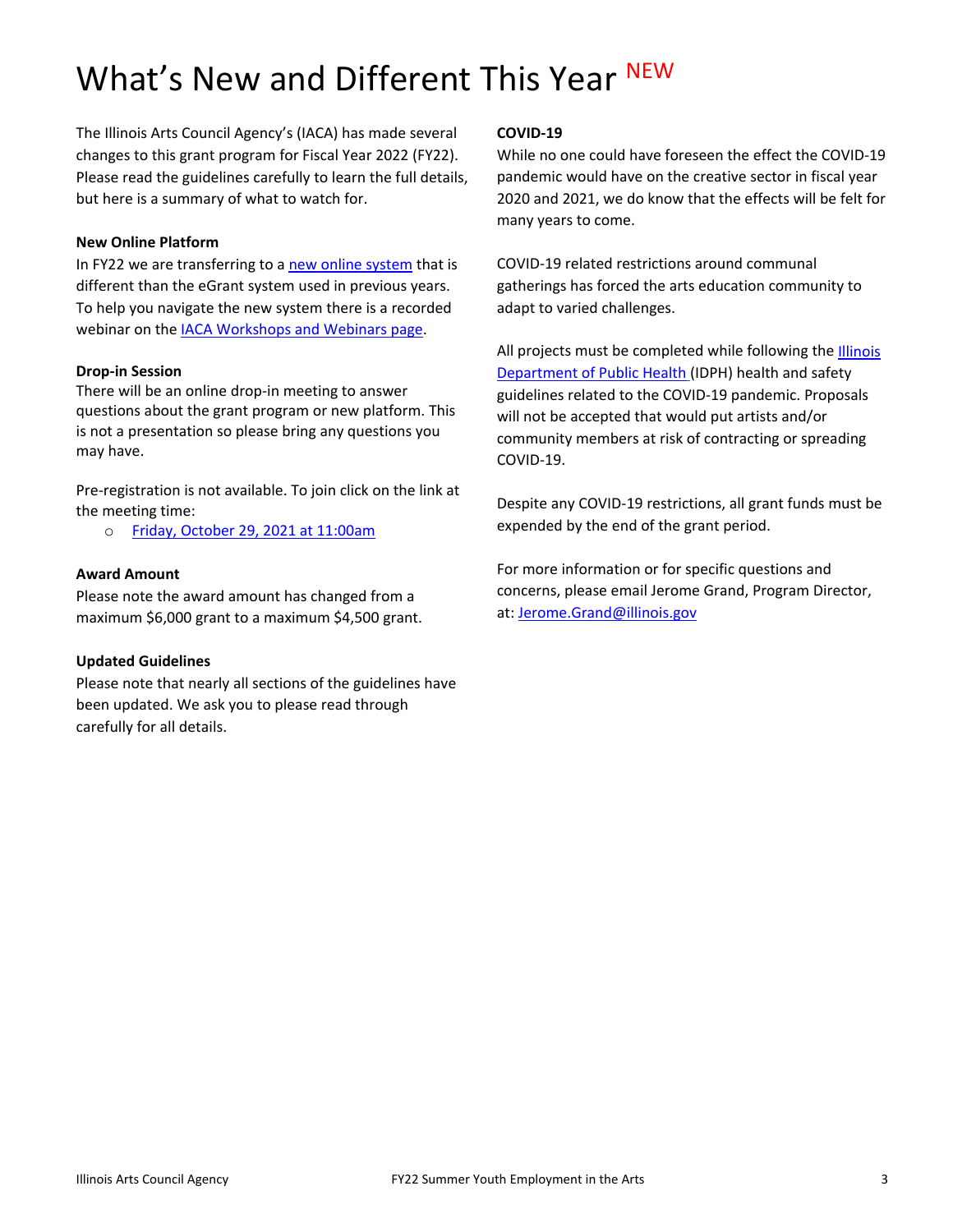# Summer Youth Employment in the Arts

The Illinois Arts Council Agency (IACA) Summer Youth Employment in the Arts (SYEA) program provides funds to Illinois not-for-profit arts organizations to support summer employment opportunities for high school students. Jobs may be administrative or artistic in nature, or a combination of both. This program intends to provide:

- Positive experiences and training in the arts to enhance personal growth;
- Specific skill development to promote career preparation;
- A deeper and broadened connection to community;
- Greater awareness and understanding of the impact and value of art in personal and public life; and
- Staffing support to further the mission and goals of the organization.

# **Eligibility Requirements**

To be eligible applicants must:

- Be tax exempt (501c3) organizations registered as notfor-profit corporations in good standing with the Illinois Secretary of State, or units of government (i.e., school, school district, park district, library district), or institutions of higher education. Refer to th[e Proof of](http://www.arts.illinois.gov/Proof%20of%20Eligibility)  [Eligibility](http://www.arts.illinois.gov/Proof%20of%20Eligibility) page on the IACA website for specific details and verification requirements.
- **Have received an IACA Program Grant / General Operating Support Grant, Grant to Arts Service Organizations, or Partners in Excellence Grant in Fiscal Years 2021 or 2022.**
- Be compliant with all Fiscal Years 2021 and 2022 IACA requirements.
- Have no record of penalties or forfeiture of IACA grants from Fiscal Years 2021 through 2022.
- Submit all FY22 SYEA application materials by the deadline.

#### **Making the Project Accessible to All**

According to state and federal law, every organization receiving public funding must ensure that it is in a position to provide accommodations when persons with disabilities make requests for services. Accessibility involves both the location (the facility) and the content (the activity or product) of the program. Thinking about accessibility issues, e.g., sign language interpreters, audio recordings of printed materials, audio-description describers or largeprint labeling, in the early planning stages of a project, is the key to ensuring that persons with disabilities will be able to participate in the programs.

For further information and resources see th[e ADA](http://www.arts.illinois.gov/sites/default/files/content/ADA%20COMPLIANCE.pdf)  [Compliance](http://www.arts.illinois.gov/sites/default/files/content/ADA%20COMPLIANCE.pdf) page on the IACA website.

#### **Deadline**

The FY22 SYEA deadline is December 3, 2021. The application must be successfully submitted by 11:59 PM Central Time to **IACA's online grant system**.

#### **Grant Period**

Grant requests for Fiscal Year 2022 are for employment opportunities occurring between May 15, 2022 and September 15, 2022.

#### **Request Amount**

Applicants may request up to \$4,500. The requested amount for any single student employee can be no more than \$3,000.

#### **Cash Match Requirements**

**Applicants must secure a cash match equal to the amount requested.** The match must come from sources other than the State of Illinois, including the IACA. Staff salaries attributed to time spent with the student employees and overhead expenses related to the project may be used as the cash match. Expenses must relate directly to the student employees' job responsibilities.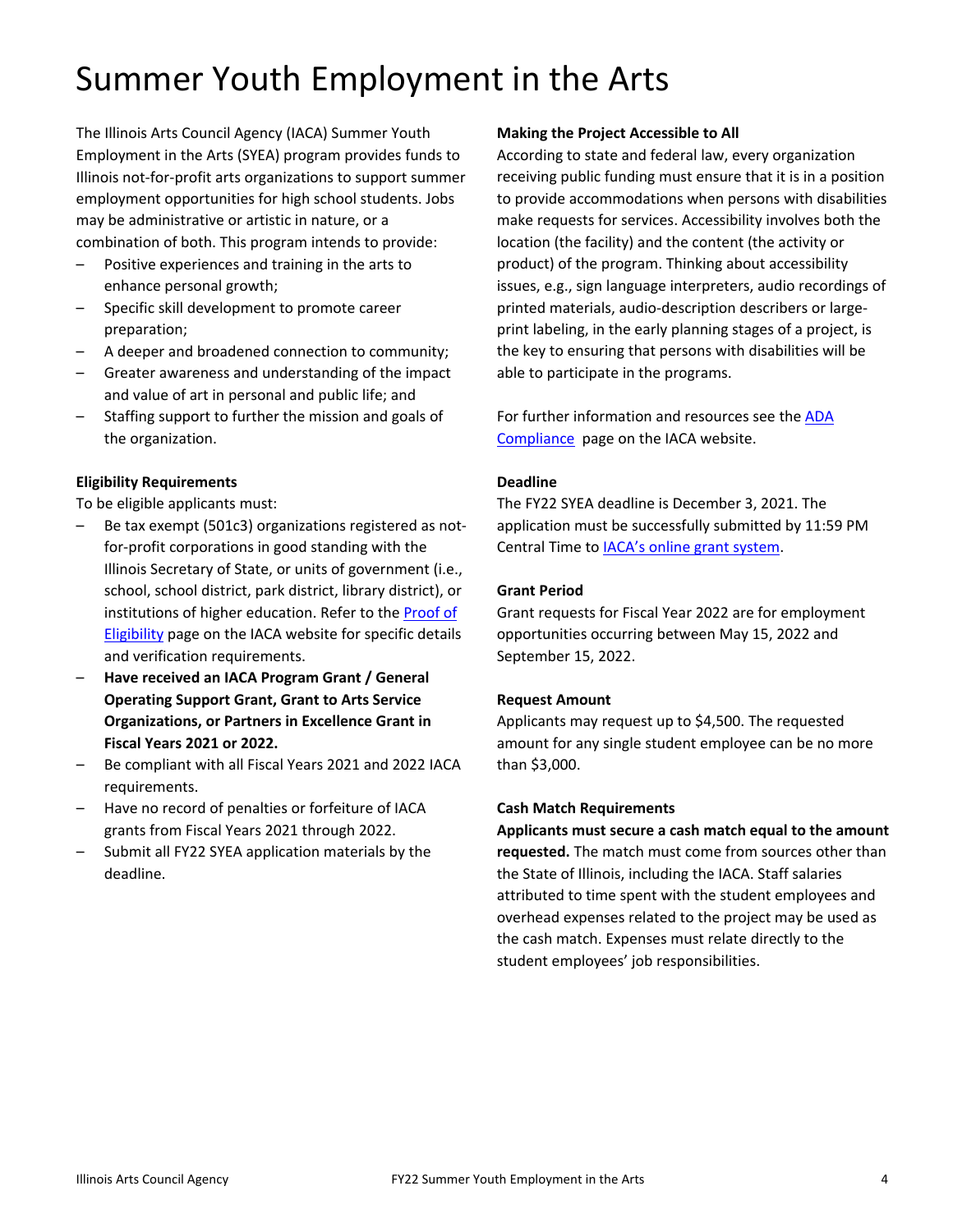#### **General Information**

- Applicants may request support for up to four high school students per summer.
- Recent high school graduates that have not yet entered college may be included.
- The IACA will support up to 20 hours per week per student.
- The stipend offered must be no less than the Illinois minimum wage (see the *Resources* section below).
- Students may only participate in one IACA supported position per year.
- Grant recipients must comply with Illinois state employment laws.

#### **Resources**

- [Minimum wage](https://www2.illinois.gov/idol/laws-rules/fls/pages/minimum-wage-rates-by-year.aspx)
- [Illinois Child Labor Law](https://www2.illinois.gov/idol/laws-rules/fls/pages/child-labor-law.aspx) (employment of workers under 16 years of age)
- [Employment certificates for minors](https://www2.illinois.gov/idol/laws-rules/fls/pages/employment-certificates-minors.aspx)
- [Work permits for minors and other FAQ](https://www2.illinois.gov/idol/faqs/pages/child-labor-faq.aspx)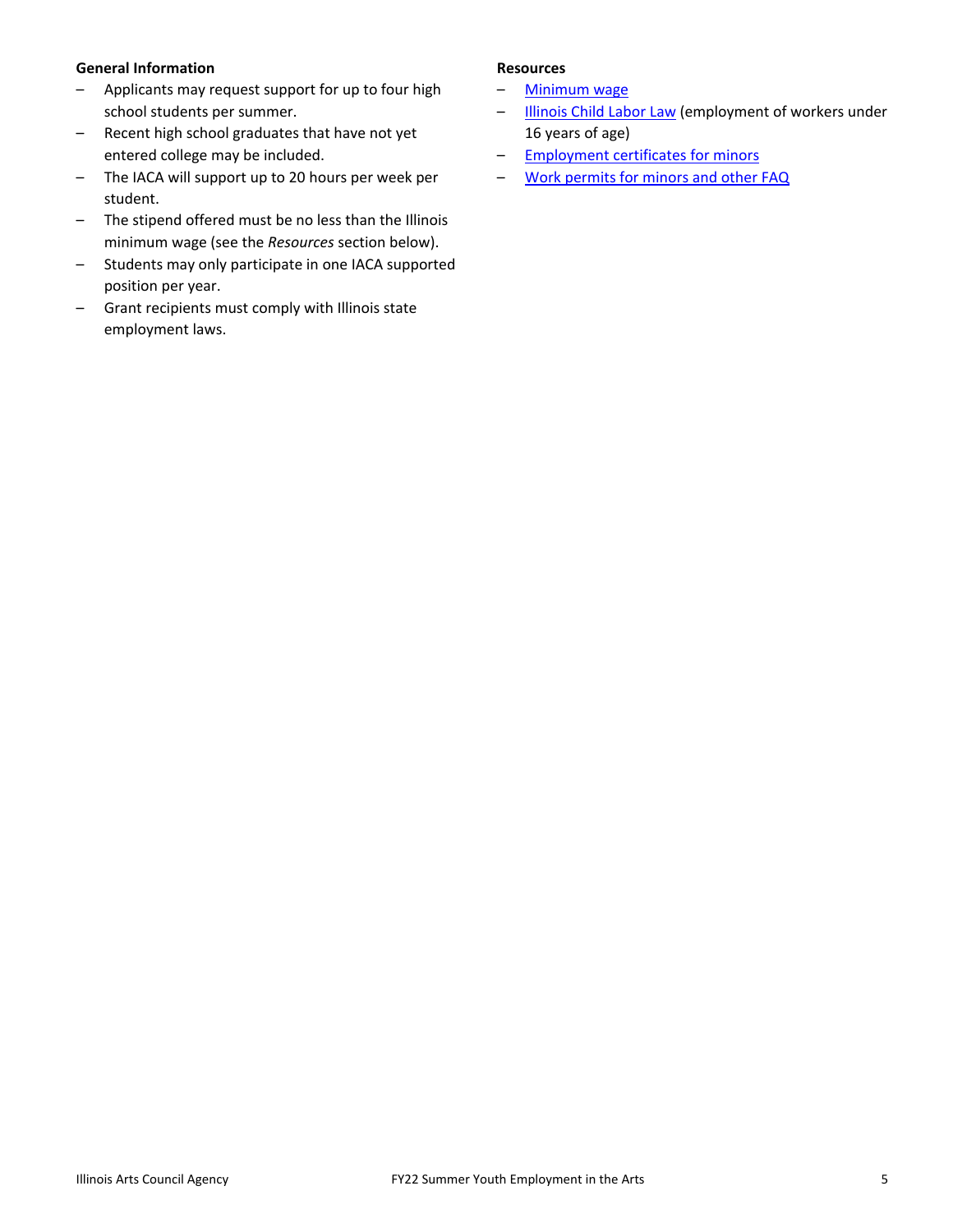# Process, Notification, and Compliance

## **Review Process**

The application is received and assigned an application number that will be used in future communication regarding that application.

The IACA staff reviews the application based on the review criteria listed below with advisory panelist expertise when necessary. Applications which have been ruled ineligible or incomplete will not be reviewed. The applicant may be asked to answer questions or submit further written information. A record of the review process is maintained for all reviewed applications, applicants are encouraged to call for review feedback after receiving funding notification. Funding recommendations are presented to the Executive Director and the IACA Board of Directors for approval.

# **Notification**

All applicants will be notified of funding decisions once the IACA has reviewed and approved funding recommendations. Applicants approved for funding will receive, via email, a link to the grant agreement and associated paperwork (*see Grant Acceptance section below*) along with instructions regarding requirements to accept and claim the grant. Once all documents have been returned via the IACA online grant system and all requirements met, including the completion and filing of all previous fiscal year Final Reports, the grant will be processed and the payment voucher will be sent to the office of the State Comptroller. **The process of issuing payments can take up to six months once the payment voucher has been received by the State Comptroller.**

# **Compliance**

#### **Grant Acceptance**

For awards to be processed all grant acceptance paperwork must be submitted to the IACA grants office. This paperwork should be submitted via the IACA online grant system and include:

- Grant agreement signed and dated by the authorizing official.
- Legal Status Disclosure Certificate (LSDC) signed and dated by the authorizing official.
- Organizations that receive an IACA award are required to notify by letter their state representative, state senator, and the Office of the Governor of the grant amount and the project or program it helps support. Prior to mailing the letters to the legislators, make copies of the letters to include with your grant acceptance materials.

#### **Final Report**

All grantees are required to complete and submit a final report no later than 30 days after the completion of the project as stated in the grant agreement. Failure to submit a final report jeopardizes the receipt of future IACA funding.

FY22 grantees will be required to have submitted complete final reports for all grants awarded to them in FY21.

#### **Crediting Requirements**

Grant recipients must credit the IACA in all promotional material and public notices in the following manner:

# **This program is partially supported by a grant from the Illinois Arts Council Agency.**



For further information regarding usage of the logo and to download a copy, go to the [logo page](http://www.arts.illinois.gov/IACLogo) of the IACA website.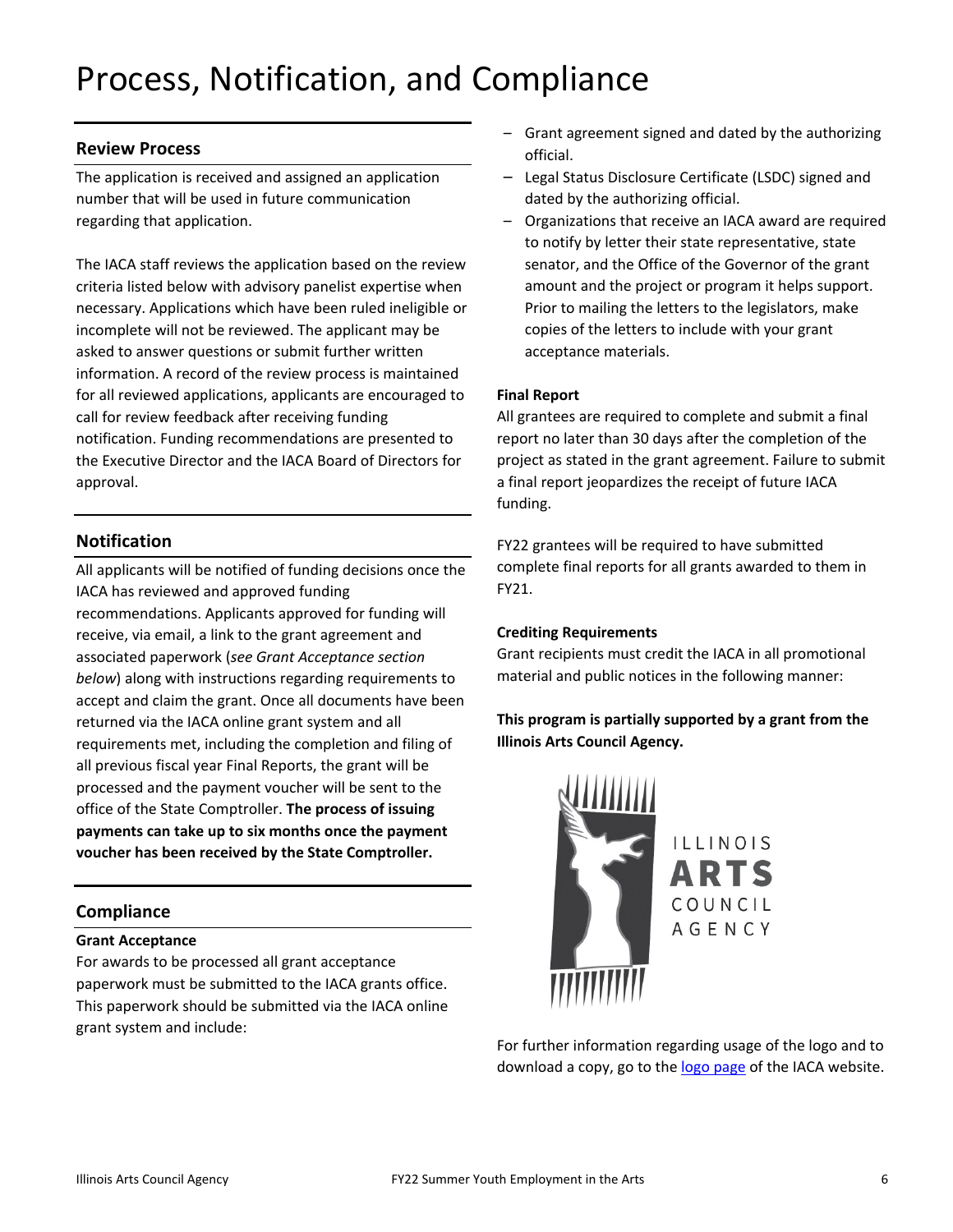# Application Overview

IACA utilizes an [online grant system](https://arts-illinois.force.com/) to accept applications. **Please note for the FY22 SYEA Program there is a new application portal/system**. The Illinois eGrant system is closed for future applications. Much like eGrant, the new online application consists of form field components and the uploading of required documents. Each component must be completed and submitted in the required format by the deadline. For complete instructions go to th[e Using](https://arts.illinois.gov/using-salesforce)  [Salesforce](https://arts.illinois.gov/using-salesforce) section of the IACA website.

There is also a [user manual for the new online platform](https://arts.illinois.gov/sites/default/files/content/IACA%20Applicant%20User%20Manual.pdf) on our website to help guide the application process. Please review this carefully and use as a reference.

#### **How to Apply**

- Read the SYEA Program guidelines carefully and contact IACA staff for clarification. It is the responsibility of the applicant to be familiar with IACA [policies, priorities,](http://www.arts.illinois.gov/grants-programs/funding-programs/policies-priorities) and [grantee requirements.](http://www.arts.illinois.gov/grantee-requirements)
- Complete the online application and upload the required attachments.
- Successfully submit the online application to the **IACA** [online grant system](https://arts-illinois.force.com/) by the deadline.

# **Application Components**

#### **1. Applicant Information**

Under this tab please create or update the entity applying for the grant. **For the SYEA grant this must be an organization**. This tab requires the following information:

- Organization Name and General Contact Information
- Contacts for Authorizing Official, Executive Director, Board President, and Accessibility Coordinator (a designated staff member responsible for overseeing accessibility and completing Section 504 Self-Evaluation Workbook in the application)
- DUNS number, FEIN number, Fiscal Year Start Date (use format (MM/DD), and Fiscal Year Based On (select Starting Month or Ending Month)

Please note this information may be updated at any time. Please keep this information current to ensure communications from IACA reach the appropriate staff or board members.

If you have already applied for a grant in FY22 this information is in Salesforce and only needs to be checked for any necessary updates.

#### **2. Grant Programs Selection**

Under the Grant Programs tab select the Summer Youth Employment - 2022 Grant. The system will prompt the selection of the applicant organization to move forward.

On this main section please also provide:

- Notification Official Name and Email
- Applicant Discipline
- Applicant Institution
- Project Beginning Date
- Project End Date

Please note that after an application is started it will appear on the home screen in the online grant system. Within the grant application the requirements/sections will be listed along the left-side of the screen.

#### **3. Supporting Documents**

All listed attachments are required. **All attachments must be uploaded as PDFs.** The attachments to be uploaded are:

- Application Narrative
- [Budget](https://arts.illinois.gov/sites/default/files/content/program-forms/FY22_SYEA_Budget-Template.pdf) (See "Budget" section for full details.)
- Proof of Illinois Not-for-Profit Eligibility

#### **5. Submit / Certification**

Please note this is a two-step process to both certify and submit your application. Once the application is complete click the Submit Button in the lower left-hand corner. A pop-up will require certification of eligibility and application content.

After certification there is a submit button which must be clicked to complete the application in the [IACA online](https://arts-illinois.force.com/)  [grant system.](https://arts-illinois.force.com/) The application will not be successfully submitted until the second submit button is clicked.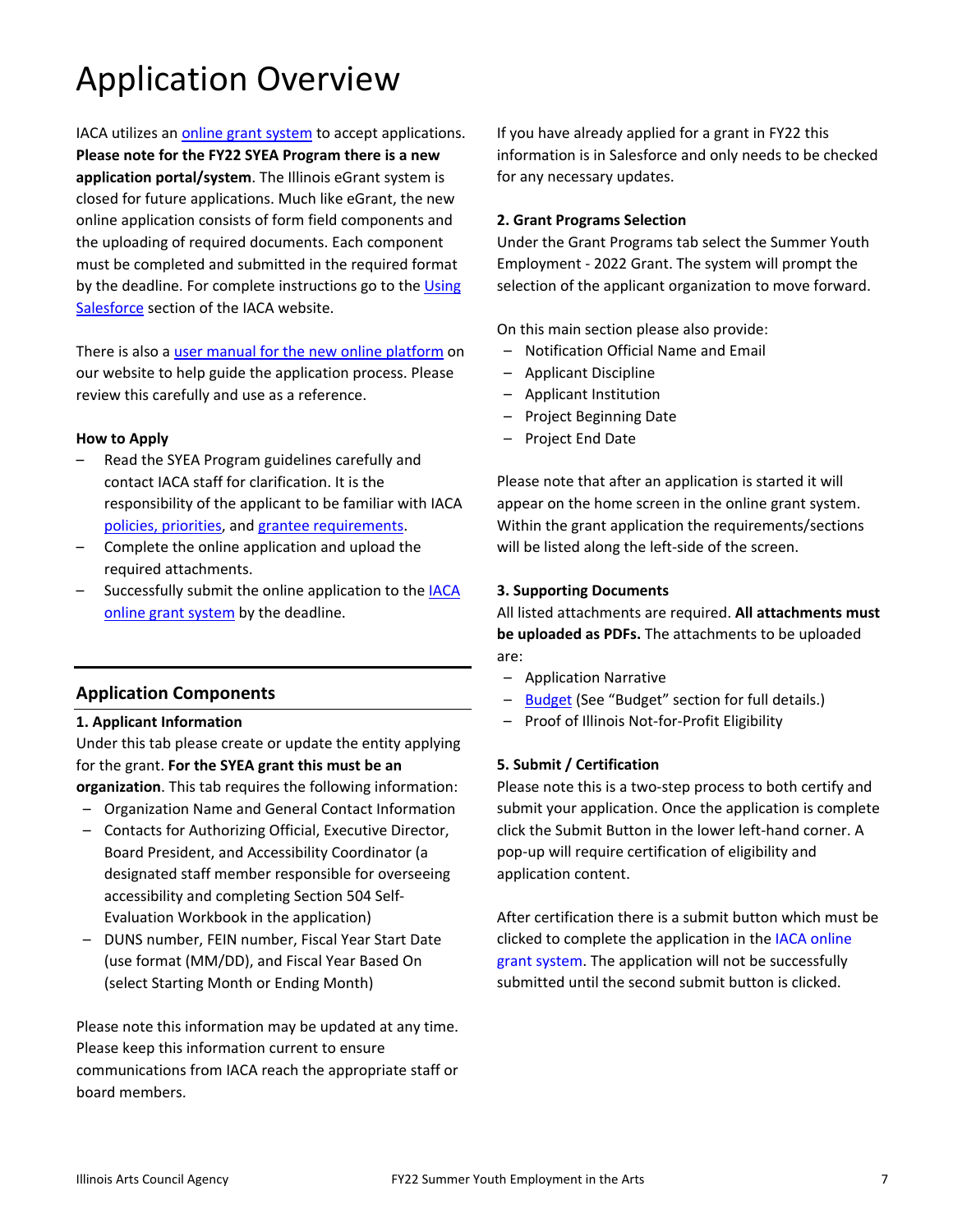# **Evaluation Criteria**

- Meaningful responsibilities that support personal growth and specific skill attainment in the arts.
- Clearly defined promotion of the opportunity, application process, and method for selecting student employees with skills that aligns with proposed responsibilities.
- Training, guidance, and mentoring plan for the student employee(s) in an appropriate environment by a designated, qualified adult.
- Comprehension of intended outcomes and sound process for measurement. Well-structured plan to document, monitor, and evaluate student employee development.
- Application completeness and adherence to guidelines.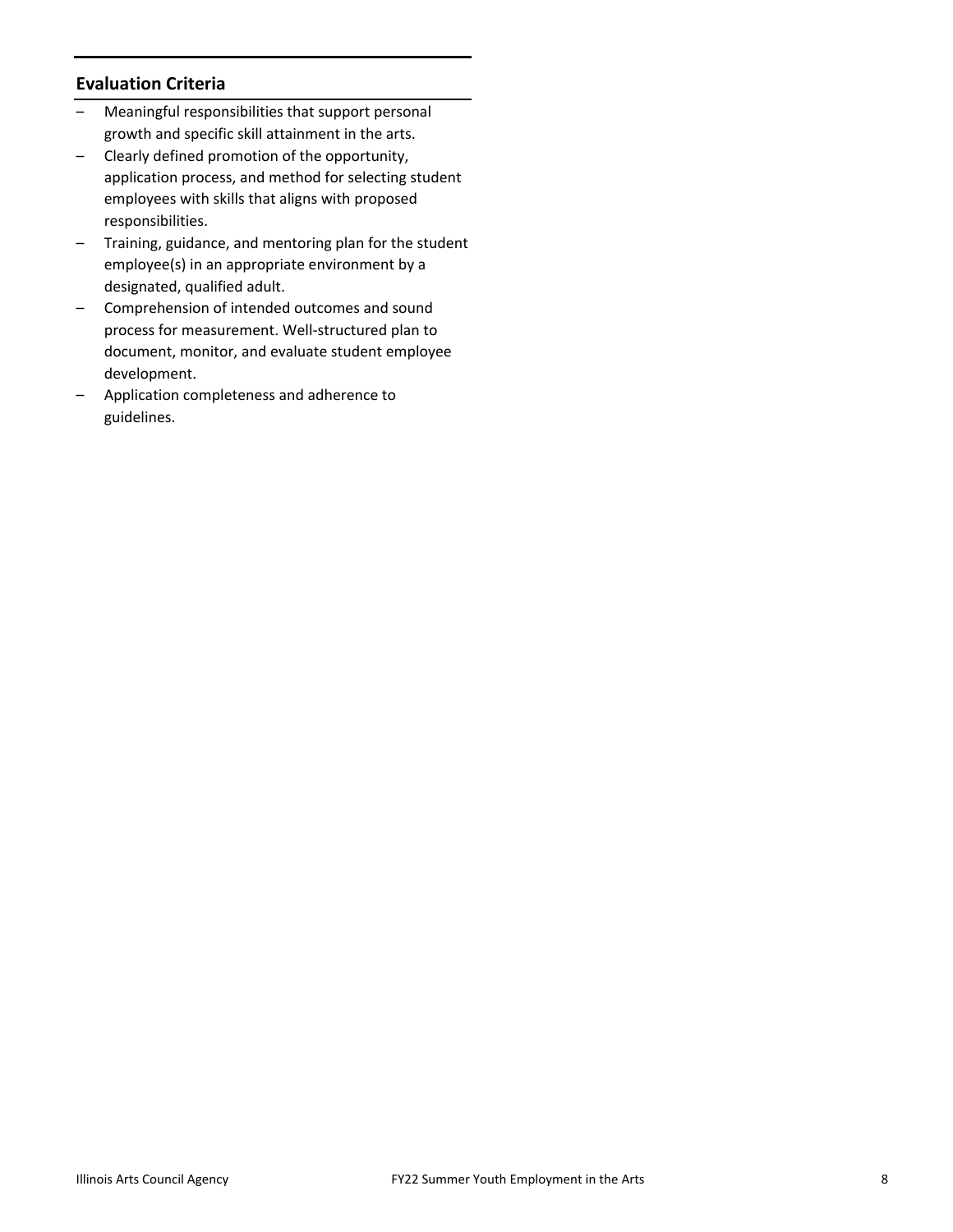# Application Attachments

Refer to the description for each of the following attachments:

- Application Narrative (no more than 2 pages)
- Budget [\(template](https://arts.illinois.gov/sites/default/files/content/program-forms/FY22_SYEA_Budget-Template.pdf) supplied)
- Proof of Illinois Not-for-Profit Eligibility

#### **Formatting attachments**

Attachments for which a template is not provided, must:

- Be saved as PDF files
- $-$  Be 8  $\frac{1}{2}$  " x 11" with at least a 1" margin
- Use a 12-point or larger black type on a white background
- Have sequentially numbered pages with the applicant organization's name and attachment title on the top of each page. It is suggested to use the header/footer feature and page numbering tool in your word processor software.
- Be organized using the bold-face headings listed for each attachment
- Be named as follows: organization name, shortened if needed, or acronym, with name of attachment. Example: IllinoisArtsOrg\_Narrative.pdf or IAO\_Narrative.pdf

# **Application Narrative**

In no more than two pages, address the following topics. Indicate each topic using the **bold heading** listed below.

- **Mission:** briefly state the organization's mission.
- **Responsibilities:** Describe the student employee's responsibilities. Indicate if the jobs are artistic, administrative, or both.
- **Application, Selection & Promotion:** Describe the application and selection process for student employees, and how the opportunity will be promoted.
- **Student Benefits:** Specify the potential benefits for the student employees involved in this program and how their jobs will lead to personal growth and skill attainment.
- **Supervising Staff:** Identify the organization's supervising staff and qualifications and detail how they will guide and mentor the student employees.
- **Location(s):** Specify where the activities will take place.
- **Documentation, Evaluation & Assessment:** Explain the organization's plan to document, monitor, and

evaluate the work and development of the student employees and assess the outcomes.

Submit this document as a PDF file named: OrgName\_Narrative

#### **Budget**

It is required to use the **budget template** supplied. The budget template can be found on the [IACA Summer Youth](https://arts.illinois.gov/SYEA)  [Employment in the Arts webpage.](https://arts.illinois.gov/SYEA) It is recommended to use [Adobe Acrobat Reader DC](https://get2.adobe.com/reader/) (free software) to complete the budget with the self-calculating fields.

#### **IACA Request**

Applicants may request up to \$4,500. The requested amount for any single student employee can be no more than \$3,000.

For each *Student Employee* (up to 4) enter:

- Start and end dates in the format mm/dd/yyyy (must be within the Grant Period)
- Number of hours per week the Student Employee will work (the IACA will support up to 20 hours per week per student)
- Amount paid per hour (the stipend offered cannot be less than the Illinois minimum wage).

The number of weeks and total fields will self-calculate.

IACA Request amount is the sum of Student Employees 1-4. This field will self-calculate.

#### **Applicant Cash Match**

Applicants must secure a cash match equal to the amount requested. The match must come from sources other than the State of Illinois, including the IACA. Staff salaries attributed to time spent with the student employees and overhead expenses related to the project may be used as the cash match. Expenses must relate directly to the student employees' job responsibilities.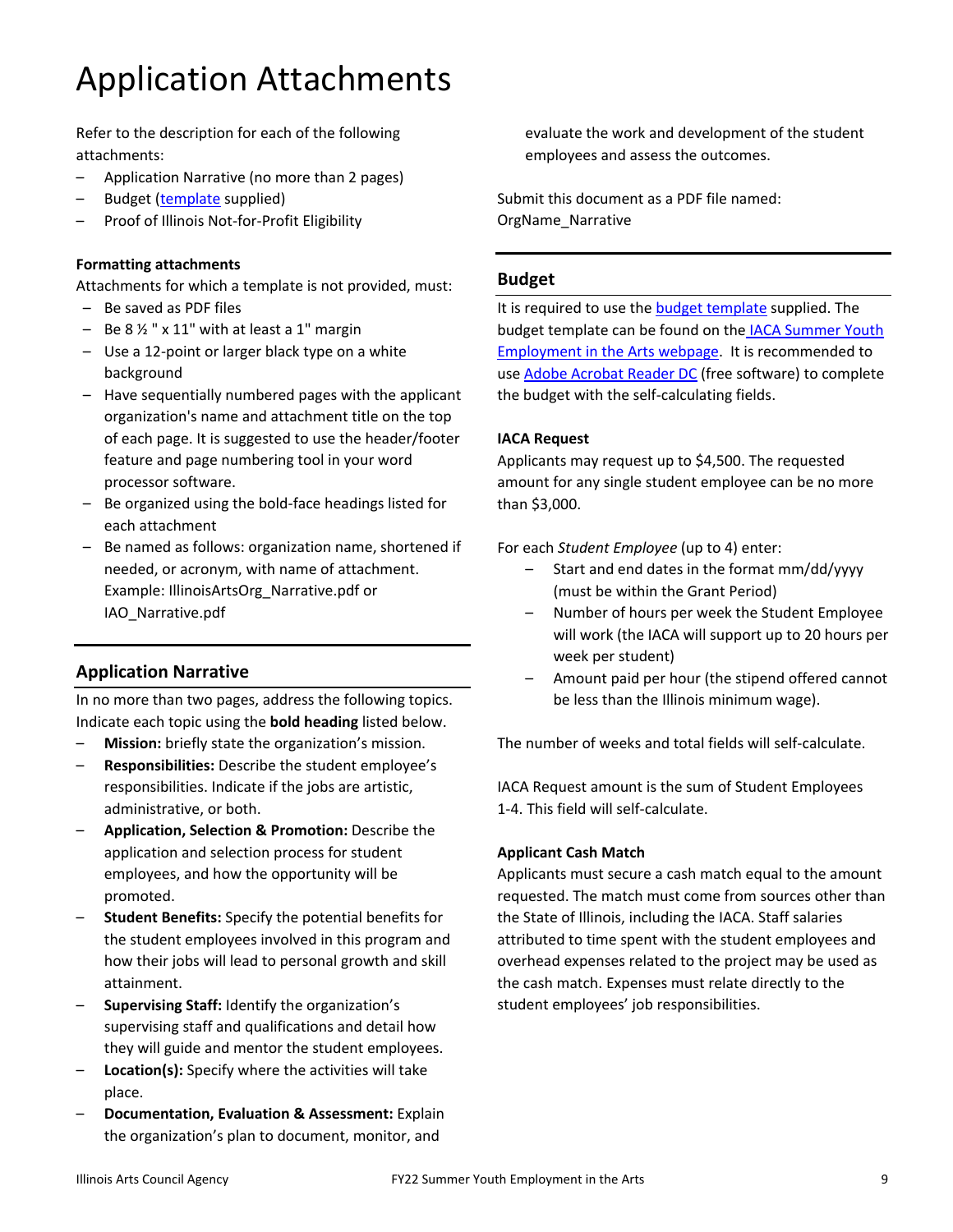*Supervising Staff* refers to staff salaries attributed to time spent with the student employees or in project preparation. Enter:

- Number of Supervising Staff
- Start and end dates in the format mm/dd/yyyy (must be within the Grant Period)
- Average hours per week each Supervising Staff will work with Student Employee(s) or in project preparation.

– Average salary per hour per Supervising Staff The number of weeks and total fields will self-calculate.

*Additional Student Employee* refers to additional Student Employees or additional hours that are not included in the IACA Request. Enter:

- Number of Additional Student Employees
- Start and end dates in the format mm/dd/yyyy (must be within the Grant Period)
- Average hours per week per Additional Student Employee
- Average amount paid per hour (the stipend offered cannot be less than the Illinois minimum wage).

The number of weeks and total fields will self-calculate.

*Project Expenses* refers to overhead expenses related directly to the project (i.e. materials or other project associated costs). Expenses must relate directly to the student employees' job responsibilities. Enter specific items and amounts. The total fields will self-calculate.

*Applicant Cash Match amount* is the sum of *Supervising Staff*, *Additional Student Employee*, and *Project Expenses*. The field will self-calculate.

*Cash Match Sources* are the sources from which the applicant's cash match will be secured. It is required to list at least one source.

Submit this document as a PDF file named: OrgName\_Budget

# **Proof of Not-for-Profit Eligibility**

Submit a copy of proof of Illinois Not-for-Profit Eligibility. Refer to the [Proof of Eligibility](http://www.arts.illinois.gov/Proof%20of%20Eligibility) page on the IACA website for specific details and verification requirements.

Submit this document as a PDF file named: OrgName\_NFP